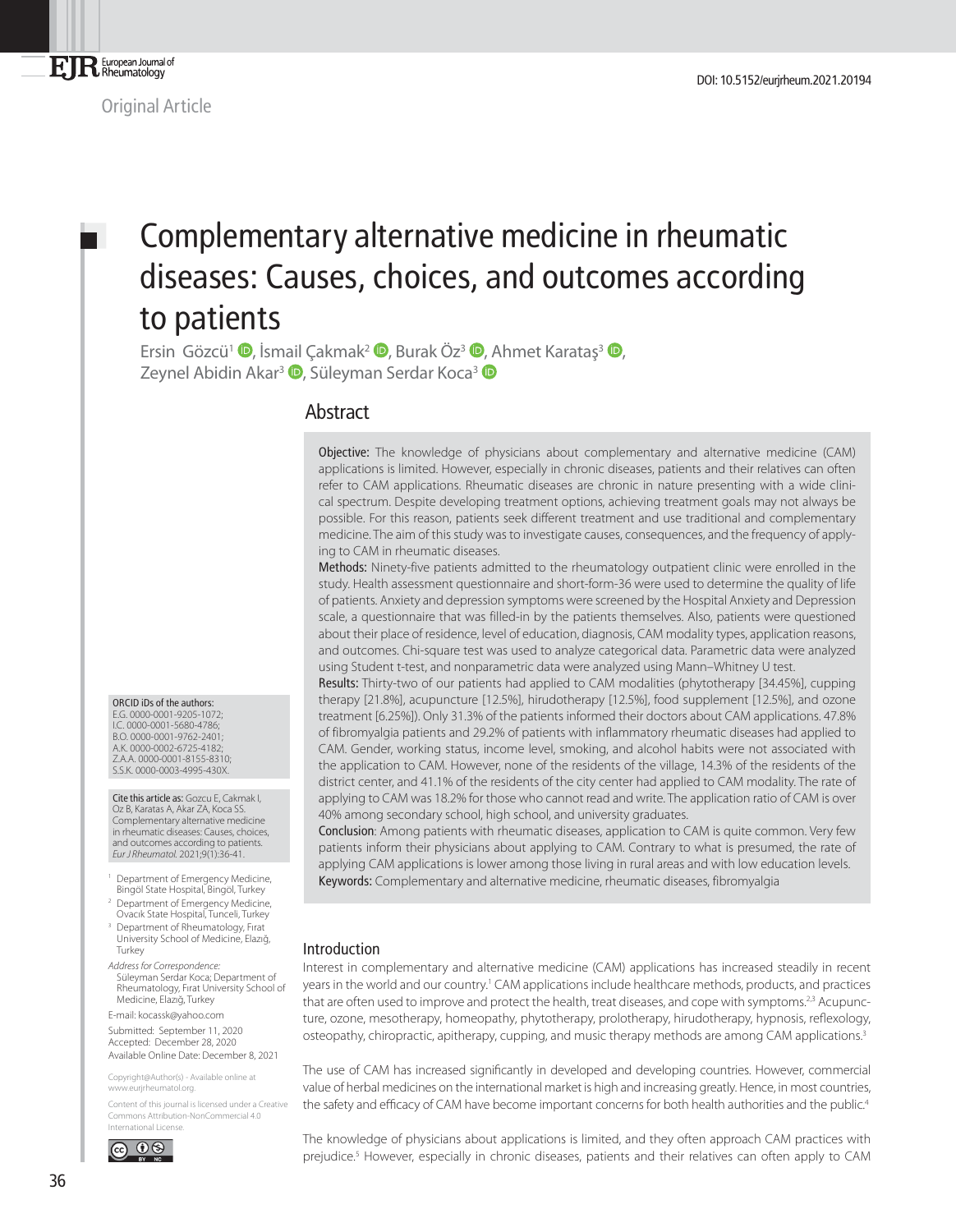#### Eur J Rheumatol 2022;9(1):36-41 Gözcü et al. Complementary medicine in rheumatic diseases

applications. It is known that approximately half of the patients apply to CAM applications.6,7

Rheumatic diseases are chronic diseases that have very different clinical features but share symptoms such as pain and fatigue. All these diseases have a major impact on patients' daily life, requiring considerable effort to cope with the illness.8 Despite developing treatment options, achieving treatment goals may not always be possible. In addition, due to the chronic nature of the disease, patients may have to use medication for a long time, perhaps for life.

As with many health problems, the use of CAM has also been studied in rheumatic diseases, especially rheumatoid arthritis, spondylarthritis, and gout, in terms of alternative treatment or protective properties.<sup>9-11</sup> CAM applications vary from country to country and from region to region.4 There are limited number of studies on this subject in our country and especially in our region. The aim of this study was to investigate the frequencies, causes, and consequences of applying to CAM modalities, in rheumatic diseases.

#### Methods

This study was approved by the Fırat University School of Medicine Noninvasive Research Ethics Committee (Approval Date: November 22, 2017; protocol code: 97132852/050.01.04/). The study was performed between June 2018 and January 2019 among patients who applied to university's rheumatology outpatient clinic. The study was conducted on a voluntary basis, and a total of 95 patients who agreed to participate were included in the study. Patients were questioned about their diagnosis, CAM application types, and reasons and outcomes of CAM applications. In addition, the demographic data, marital status, educational level, region of residence, and financial status of the patients were questioned. The money spending and response status of the patients to CAM applications were investigated.

### Main Points

- Complementary and alternative medicine applications are common in patients with rheumatic diseases.
- Very few of the patients inform their physicians about complementary and alternative medicine applications.
- Patients should be persistently questioned about complementary and alternative medicine applications.

The patients were questioned for their diagnosis, and their files were examined and confirmed. Each patient was checked to meet each diagnostic/classification criteria for each disease;12–18 health assessment questionnaire (HAQ) and short-form-36 (SF-36) were used to determine the quality of life of the patients.19,20 Anxiety and depression symptoms were screened by the Hospital Anxiety and Depression (HAD) scale, a questionnaire that was filled-in by the patients themselves and used frequently in the hospital.<sup>21</sup>

#### Statistical anaylsis

The data were analyzed using SPSS version 22 (IBM Corp., Armonk, NY, USA). Chi-square test was used to analyze the categorical data. Parametric data were analyzed using Student t-test, and nonparametric data were analyzed using Mann–Whitney U test. *P* values less than .05 were considered as statistically significant.

#### Results

Demographic and clinical data of the participants are presented in Table 1. Thirty-two (33.7%) of our patients stated that they applied to any CAM modality. For this purpose, among CAM applications, phytotherapy  $(n = 11)$ , 34.45%), cupping therapy ( $n = 7$ , 21.8%), acupuncture ( $n = 4$ , 12.5%), hirudotherapy ( $n = 4$ , 12.5%), food supplements ( $n = 4$ , 12.5%), and ozone treatment ( $n = 2$ , 6.25%) were selected. When SF-36 subscores were compared, pain scores were low  $(P = .05)$  and social functioning was high (*P* < .05) in patients receiving CAM. A comparison was made according to the place of residence where patients receiving CAM mostly resided in the city center and town center (*P* < .05).

When rheumatic diseases were divided into diagnostic subgroups, it was determined that fibromyalgia and scleroderma patients applied to CAM at a higher rate (Table 2). 47.8% of patients with fibromyalgia and 29.2% of patients with inflammatory rheumatic disease had applied to a CAM application  $(P = .099)$ . Anxiety and depression status of all participants were evaluated using the HAD scale. The frequency of anxiety was 31.6%, and the frequency of depression was 51.6% in our patients (Table 3). The frequencies of anxiety and depression were not significantly different in the applicants and nonapplicants of CAM modality (*P* > .05).

Only 31.3% of the patients informed their physician that they applied to the CAM modality. On the other hand, 21.9% of the patients reported that they applied to CAM applications with the recommendation of doctors or other healthcare

workers. The most common reason for accepting CAM was pressure from family members (62.5%).

Among the admitted patients, 35% of patients were women and 29.2% were men  $(P = .588)$ : 25% of the singles and 35.4% of the married participants ( $P = .420$ ) had applied to CAM modality. Similarly, gender, working status, income level, smoking, and alcohol habits were not associated with the application to CAM. However, none of the residents of the village, 14.3% of the residents of the district center, and 41.1% of the residents of the city center had applied to CAM modality  $(P = .016)$  (Table 4) and Figure 1). The rate of applying to CAM applications was 18.2% for those who cannot read and write; this ratio was over 40% among secondary school, high school, and university graduates. There was no statistical difference between the groups in terms of education level in patients receiving CAM (*P* = .428).

While 21.8% ( $n = 7$ ) of the patients using CAM received complete response,  $50\%$  (n = 16) reported partial response;  $28.1\%$  (n = 9) of the patients reported no response. In other words, 71.9% ( $n = 23$ ) of the patients were talking about partial or complete response. The proportion of those responded to CAM (partial and full) was 72.7% ( $n = 8$ ) in phytotherapy, 71.4% ( $n = 5$ ) in cupping therapy, 75% ( $n = 3$ ) in acupuncture,  $25\%$  (n = 1) in hirudotherapy, 100% ( $n = 4$ ) in food supplementation, and 100% ( $n = 2$ ) in ozone treatment (Table 5).

CAM response when evaluated according to diseases was observed that the response to CAM applications was almost similar, and the differences between them did not have statistical significance (Table 2). In addition, it was found that the response rate to CAM applications was similar in patients with different HAD scales (Table 3). However, the HAQ score was  $0.35 \pm 0.34$  in the patients who responded to CAM and  $0.78 \pm 0.57$  in those who did not respond  $(P = .014)$ .

Thirteen patients (40.6%) reported that they did not pay any fee for any CAM application. Of those who did not pay, 3 (23.1%) reported no response, 5 (38.5%) reported partial response, and 5 (38.5%) reported full response. For those who did pay any fees ( $n = 19$ ), these rates were as follows:  $15.8\%$  (n = 3) reported no response, 21.1% ( $n = 4$ ) reported partial response, and 63.1% ( $n = 12$ ) reported full response. The proportion of those who showed a full response was relatively high among those who paid fees, but differences in effectiveness between those who paid and those who did not were not statistically significant ( $P = .362$ ).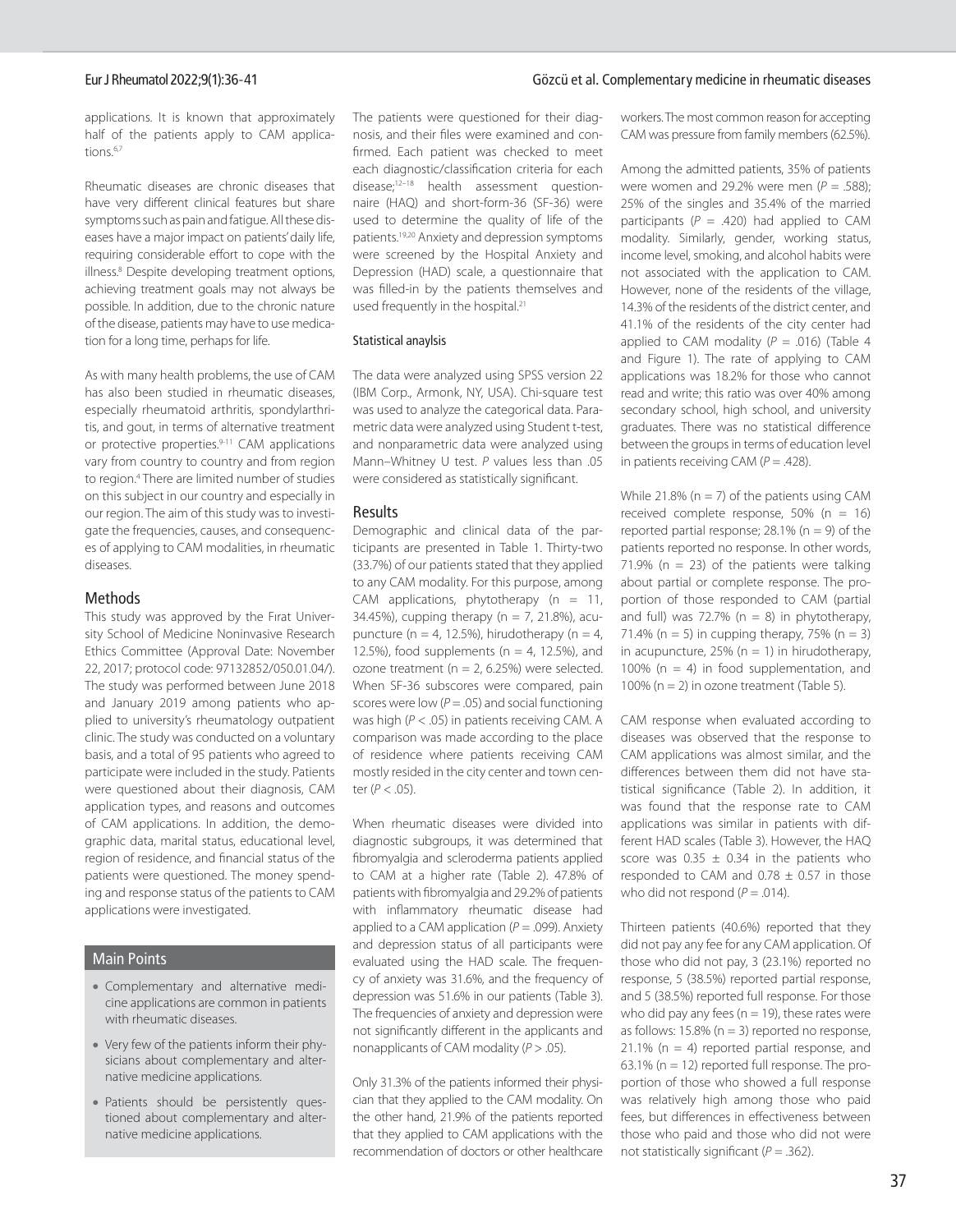### Gözcü et al. Complementary medicine in rheumatic diseases Eur J Rheumatol 2022;9(1):36-41

**Table 1.** Demographic and clinical data of the participants.

|                                 |                           | <b>CAM</b> application |                   |                          |
|---------------------------------|---------------------------|------------------------|-------------------|--------------------------|
|                                 | All patients ( $n = 95$ ) | Existent ( $n = 32$ )  | None ( $n = 63$ ) | $\overline{P}$           |
| Average age (years)             | $41.6 \pm 11.4$           | $41.9 \pm 9.6$         | $41.4 \pm 12.3$   | .831                     |
| Proportion of women, n (%)      | 71(74.7)                  | 25(78.1)               | 46 (73)           | .588                     |
| Marital status (married), n (%) | 79 (83.2)                 | 28 (87.5)              | 51(81)            | .420                     |
| HAQ score                       | $0.45 \pm 49$             | $0.48 \pm 0.46$        | $0.44 \pm 0.51$   | .728                     |
| SF-36 subscores                 |                           |                        |                   |                          |
| Physical functionality          | $57.1 \pm 22.7$           | $54.4 \pm 24.6$        | $58.4 \pm 21.8$   | .415                     |
| Physical role difficulty        | $30.6 \pm 37.2$           | $23.3 \pm 33.3$        | $34.4 \pm 38.8$   | .171                     |
| Pain                            | $39.1 \pm 23.4$           | $32.7 \pm 21.1$        | $42.3 \pm 23.9$   | .051                     |
| General health perception       | $39.1 \pm 19.4$           | $36.2 \pm 19.3$        | $40.5 \pm 19.5$   | .320                     |
| Viability/vitality              | $42.2 \pm 18.4$           | $36.7 \pm 18.3$        | $43.4 \pm 19.1$   | .364                     |
| Social functionality            | $58.3 \pm 24.1$           | $50.8 \pm 21.9$        | $62.3 \pm 24.4$   | .028                     |
| Emotional role difficulty       | $33.3 \pm 36.5$           | $27.1 \pm 38.3$        | $36.6 \pm 35.3$   | .233                     |
| Place of residence              |                           |                        |                   | .016                     |
| Village-countryside, n (%)      | 8(8.4)                    | 0(0)                   | 8(100)            | $\overline{\phantom{0}}$ |
| Town center, n (%)              | 14(14.7)                  | 2(14.3)                | 12 (85.7)         | $\overline{\phantom{0}}$ |
| City center, n (%)              | 73 (76.8)                 | 30 (41.1)              | 43 (58.9)         |                          |
| Education                       |                           |                        |                   | .428                     |
| Cannot write and read, n (%)    | 11 (11.6)                 | 2(18.2)                | (81.8)            |                          |
| Primary school graduate, n (%)  | 26(27.4)                  | 7(26.9)                | 19 (73.1)         |                          |
| Secondary school graduate, n(%) | 9(9.5)                    | 4(44.4)                | 5(55.6)           |                          |
| High school graduate, n (%)     | 22(23.2)                  | 9(40.9)                | 13 (59.1)         |                          |
| University graduate, n (%)      | 24(25.3)                  | 10 (41.7)              | 14 (58.4)         |                          |
| Average monthly income          |                           |                        |                   | .179                     |
| Below 3,000 TL, n (%)           | 30 (31.6)                 | 13(43)                 | 17(57)            |                          |
| Over 3,000 TL, n (%)            | 65 (68.4)                 | 19 (29.2)              | 46 (70.8)         |                          |
| Status of exposure to smoking   |                           |                        |                   | .913                     |
| Currently using, n (%)          | 24(25.3)                  | 8(33.3)                | 16(66.7)          |                          |
| Previously used, n (%)          | 20 (21.1)                 | 6(30)                  | 14 (70)           |                          |
| Never used, n (%)               | 51(53.7)                  | 18 (35.3)              | 33 (64.7)         |                          |
| Health assurance                |                           |                        |                   | .078                     |
| None, n (%)                     | 4(4.2)                    | 0(0)                   | 4(100)            |                          |
| Private health insurance, n (%) | 4(4.2)                    | 3(75)                  | 1(25)             |                          |
| Public health insurance, n (%)  | 87 (91.6)                 | 29 (33.3)              | 58 (66.7)         |                          |

CAM, complementary and alternative medicine; SF-36, short-form-36; HAQ, health assessment questionnaire.

#### Discussion

It was determined that 33.7% of our patients used a CAM application. It is clear that this rate is lower than previously reported.<sup>1,2,6,22</sup> In our study, it was shown that the tendency to CAM application was lower among the patients living in rural areas and those with low education levels. In previous studies, the tendency to apply to CAM in different regions was reported to be different.<sup>2,23</sup> These findings support that regional diversity is due to the differences in the education level of the patients and the

regions where they live. The low CAM application rate in our study may be due to the fact that our center provides more services to rural patients.

Due to increased interest in CAM applications, CAM has been included in the medical faculty curriculum in many countries.<sup>24</sup> Patients' orientation to CAM may be related to their thinking that they have fewer side-effects and safer than standard medical therapies. Furthermore, there is no doubt that widespread and

effective advertising by CAM practitioners contributes to this trend.

In our study, CAM is applied by 47.8% of patients with fibromyalgia and 29.2% of patients with inflammatory rheumatic diseases. It has previously shown that the tendency to CAM administration is higher in noninflammatory diseases.6 Patients with fibromyalgia are known to experience more severe pain and poor social functioning.25 In our study, it was shown that pain and loss of social functioning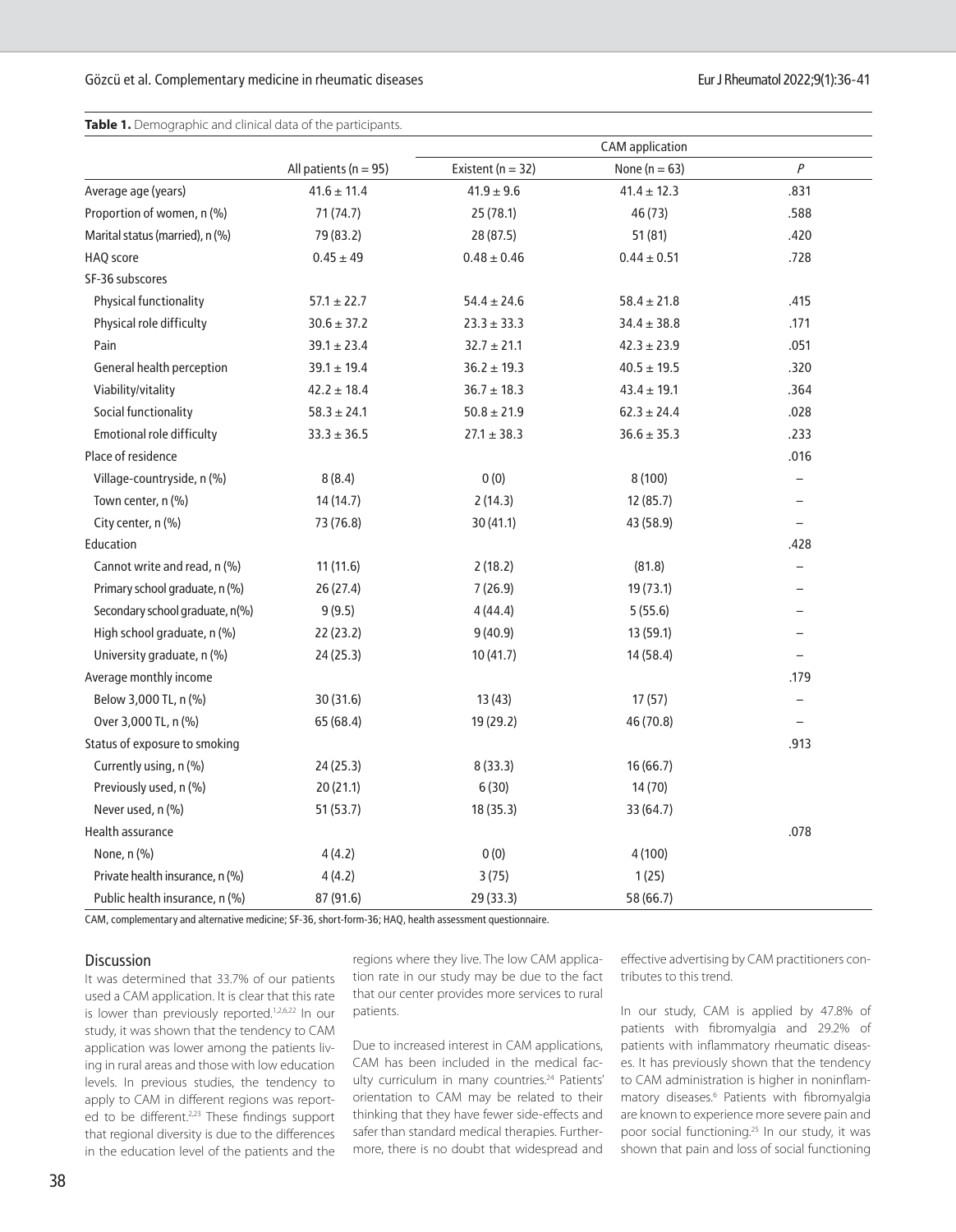### Eur J Rheumatol 2022;9(1):36-41 Gözcü et al. Complementary medicine in rheumatic diseases

| Table 2. CAM applications according to diagnoses. |  |
|---------------------------------------------------|--|
|---------------------------------------------------|--|

|                                          | <b>CAM</b> application  |                   |  |
|------------------------------------------|-------------------------|-------------------|--|
| Diagnostics ( $n = 95$ )                 | The applicants, $n$ (%) | Responders, n (%) |  |
| Rheumatoid arthritis ( $n = 26$ )        | 7(26.9)                 | 4(57.1)           |  |
| Systemic lupus erythematosus ( $n = 3$ ) | 1(33.3)                 | 1(100)            |  |
| Sjogren's syndrome ( $n = 8$ )           | 2(25)                   | 1(50)             |  |
| Scleroderma ( $n = 7$ )                  | 4(57.1)                 | 2(50)             |  |
| Ankylosing spondylitis ( $n = 22$ )      | 4(17.4)                 | 3(75)             |  |
| Psoriatic arthritis ( $n = 5$ )          | 2(40)                   | 2(100)            |  |
| Behcet's disease ( $n = 1$ )             | 1(100)                  | 1(100)            |  |
| Fibromyalgia ( $n = 23$ )                | 11(47.8)                | 9(81.8)           |  |

CAM, complementary and alternative medicine.

| <b>Table 3.</b> CAM applications according to the presence of anxiety and depression. |           |                         |                   |
|---------------------------------------------------------------------------------------|-----------|-------------------------|-------------------|
|                                                                                       |           | <b>CAM</b> application  |                   |
| HAD scale ( $n = 95$ )                                                                | n (% )    | The applicants, $n$ (%) | Responders, n (%) |
| HAD Anxiety Score 0-7 (normal)                                                        | 38 (40)   | 11(28.9)                | 8(72.7)           |
| HAD Anxiety Score 8-10 (borderline)                                                   | 27(28.4)  | 12 (44.4)               | 8(66.7)           |
| HAD Anxiety Score 11-21 (anxiety)                                                     | 30(31.6)  | 9(30)                   | 7(77.8)           |
| P                                                                                     |           | .375                    | .852              |
| HAD Depression Score 0-7 (normal)                                                     | 22(23.2)  | 6(27.3)                 | 4(66.7)           |
| <b>HAD Depression Score 8-10</b><br>(borderline)                                      | 24(25.3)  | 9(37.5)                 | 5(55.6)           |
| HAD Depression Score 11-25<br>(depression)                                            | 49 (51.6) | 17(34.7)                | 14 (82.4)         |
| P                                                                                     |           | .747                    | .335              |
| UAD Hospital Anvioty and Depression CAM complementary and alternative medicine        |           |                         |                   |

HAD, Hospital Anxiety and Depression. CAM, complementary and alternative medicine.

| <b>Table 4.</b> CAM applications according to residential area and education. |  |
|-------------------------------------------------------------------------------|--|
|-------------------------------------------------------------------------------|--|

|                                          | <b>CAM</b> application  |                   |
|------------------------------------------|-------------------------|-------------------|
|                                          | The applicants, $n$ (%) | Responders, n (%) |
| Lives in village-countryside ( $n = 8$ ) | 0                       |                   |
| Lives in the town center ( $n = 14$ )    | 2(14.3)                 | 1(50)             |
| Lives in the city center ( $n = 73$ )    | 30(41.1)                | 22 (73.3)         |
| P                                        | .016                    | .477              |
| Cannot write and read ( $n = 11$ )       | 2(18.2)                 | 1(50)             |
| Primary school graduate ( $n = 26$ )     | 7(26.9)                 | 4(57.1)           |
| Secondary school graduate ( $n = 9$ )    | 4(44.4)                 | 3(75)             |
| High school graduate ( $n = 22$ )        | 9(40.9)                 | 6(66.7)           |
| University graduate ( $n = 24$ )         | 10(41.7)                | 9(90)             |
| P                                        | .428                    | .559              |

CAM, complementary and alternative medicine.

were worse in CAM users. In noninflammatory diseases, especially fibromyalgia, pain that cannot be relieved (cannot be cured completely)

can cause unfulfilled wishes in patients, and thus, they can put them in search of different treatments.

Given that CAM applications may increase the toxicity of medical drugs, it is always necessary to investigate the patient's use of CAM. However, very few patients inform their physicians that they use these practices. The reason for this may be that physicians do not have enough information about CAM applications.5,26 Contrary to this view, 21.9% of our patients reported that they applied to CAM application with the recommendation of their physician or other healthcare workers. Şaş et  $al<sup>22</sup>$  reported that 18.1% of their patients applied to CAM application on the advice of their doctors. These findings support the opinion that physicians and healthcare workers have a little opinion about CAM applications. Family members were the most important factor that directed patients to a CAM application.

Our patients chose phytotherapy most frequently. Cupping therapy, acupuncture, hirudotherapy, and food supplements were used in similar proportions. Ozone treatment was the least preferred. Phytotherapy is the most preferred CAM among patients with rheumatic diseases.<sup>2,22</sup> Since the CAM centers in the region are easy to reach, it is expected that different results will be seen in studies from different regions about other CAM applications.

It was found that most of the patients using a CAM application reported a response. Fibromyalgia patients had higher rates of response than those with inflammatory diseases. Patients with rheumatoid arthritis, scleroderma, and Sjögren's syndrome have a lower response rate. Hirudotherapy was the lowest effectiveness in the CAM methods. All patients receiving ozone treatment and food supplements expressed that their wishes were met and they received responses. The response to CAM applications varies from patient to patient, and it is not possible to explain variability only with patient psychology. Therefore, the focus is on the pharmacogenomic effect. With the development of these applications, more positive results can be obtained with CAM.

In conclusion, the CAM application is common in patients with rheumatic diseases. Very few of the patients inform their physicians about the CAM application and most of them prefer not to. Patients should be persistently questioned about CAM application because of the increased risk of toxicity when used in conjunction with existing medical therapies. Increasing the knowledge level of physicians about CAM applications will increase the likelihood of achieving treatment goals in patients.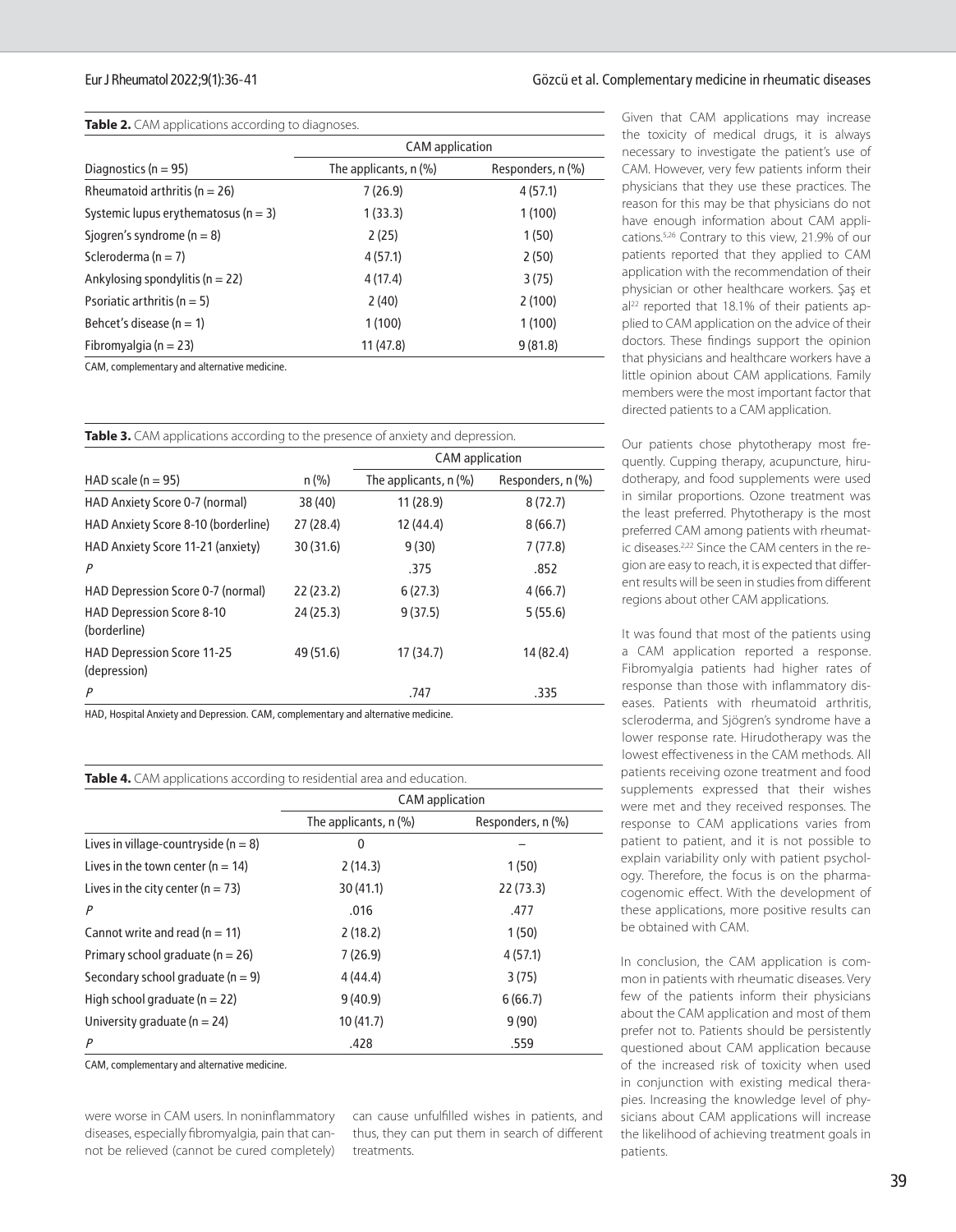Gözcü et al. Complementary medicine in rheumatic diseases Eur J Rheumatol 2022;9(1):36-41



**Figure 1.** Proportion of patients applying to CAM by their regions and education. CAM, complementary and alternative medicine.

| Table 5. The response rates in each application of CAM modality. |  |
|------------------------------------------------------------------|--|
|------------------------------------------------------------------|--|

|                             | Full response, n (%) | Partial response, n (%) | No-response, $n$ $\left(\% \right)$ |
|-----------------------------|----------------------|-------------------------|-------------------------------------|
| Phytotherapy ( $n = 11$ )   | 1(9.1)               | 7(63.6)                 | 3(27.3)                             |
| Cupping therapy ( $n = 7$ ) | 2(28.6)              | 3(42.9)                 | 2(28.6)                             |
| Acupuncture ( $n = 4$ )     | 1(25)                | 2(50)                   | 1(25)                               |
| Hirudotherapy ( $n = 4$ )   | 0                    | 1(25)                   | 3(75)                               |
| Ozone treatment $(n = 2)$   | 2(100)               | 0                       | 0                                   |
| Food supplement ( $n = 4$ ) | 1(25)                | 3(75)                   | $\overline{0}$                      |
|                             |                      |                         |                                     |

CAM, complementary and alternative medicine.

Ethics Committee Approval: Ethics committee approval was received for this study from the Fırat University School of Medicine Noninvasive Research Ethics Committee (Approval Date: November 22, 2017; Approval Number: 97132852/050.01.04/).

Informed Consent: Written informed consent was obtained from the patients who participated in this study.

Peer-review: Externally peer-reviewed.

Author Contributions: Concept - E.G., S.S.K.; Design - E.G., S.S.K.; Supervision - A.K., Z.A.A.; Materials - E.G., I.C., B.O.; Data Collection and/or Processing - E.G., B.O.; Analysis and/or Interpretation - B.O., A.K.; Literature Review - E.G., Z.A.A.; Writing - E.G., B.O.; Critical Review - A.K., S.S.K.

Conflict of Interest: The authors have no conflicts of interest to declare.

Financial Disclosure: The authors declared that this study has received no financial support.

#### References

Ay S, Tur BS, Evcik D. Kas iskelet sistemi hastalıklarında sık uygulanan geleneksel ve tamamlayıcı tıp uygulamaları [Traditional and complementary medicine frequently applied in musculoskeletal disease]. Article in Turkish. *Kocatepe Tıp Dergisi*. 2019;20:147-156.

- 2. Solak Ö, Ulaşlı A, Çevik H, et al. Romatizmal hastalıklarda tamamlayıcı ve alternatif tıp yöntemlerine başvuru [Application of complementary and alternative medicine methods in rheumatic diseases]. Article in Turkish. *Kocatepe Tıp Dergisi*. 2015;16:116-121.
- 3. Geleneksel ve Tamamlayıcı Tıp Uygulamaları Yönetmeliği (Internet). 2014. https://www.resmigazete.gov.tr/eskiler/2014/10/20141027-3.htm. [[Crossref](https://doi.org/10.18229/ktd.79521)]
- 4. National policy on traditional medicine and regulation of herbal medicines. Report of a WHO Global Survey. Geneva: World Health Organization. 2005.
- 5. Ergin A, Hatipoğlu C, Bozkurt Aİ, et al. Uzmanlık ve tıp öğrencilerinin tamamlayıcı-alternatif tıp hakkındaki bilgi düzeyleri ve tutumları [Knowledge and attitudes of residents and medical students on complementary-alternative medicine]. Article in Turkish. *Pam Tıp Derg*. 2011;4(3):136-143.
- 6. Ulusoy H, Güçer TK, Aksu M, et al. The use of complementary and alternative medicine in Turkish patients with rheumatic disease. *Turk J Rheumatol*. 2012;27:31-37. [[Crossref\]](https://doi.org/10.5606/tjr.2012.004)
- 7. Kalender ME, Buyukhatipoglu H, Balakan O, et al. Depression, anxiety and quality of life through the use of complementary and alternative medicine among breast cancer patients in Turkey. *J Can Res Ther*. 2014;10(4):962-966. **[[Crossref](https://doi.org/10.4103/0973-1482.138010)]**
- 8. Bucourt E, Martaillé V, Goupille P, et al. A comparative study of fibromyalgia, rheumatoid

arthritis spondyloarthritis, and Sjögren's syndrome; impact of the disease on quality of life, psychological adjustment, and use of coping strategies. *Pain Med*. 2021;22(2):372-381.

- 9. Dong M, Yu D, Duraipandiyan V, et al. The protective effect of chrysanthemum indicum extract against ankylosing spondylitis in mouse models. *Biomed Res Int*. 2017;2017:1-7. [[Crossref\]](https://doi.org/10.1155/2017/8206281)
- 10. Alušík T, Alušík Š. Traditional medicine and the present: The therapy of gout. *Cas Lek Cesk*. 2017;156(8):454-457.
- 11. Liu Q, Wang J, Zhu Y, et al. Ontology-based systematic representation and analysis of traditional Chinese drugs against rheumatism. *BMC Syst Biol*. 2017;21(11):130. [[Crossref\]](https://doi.org/10.1186/s12918-017-0510-5)
- 12. Aletaha D, Neogi T, Silman AJ, et al. Rheumatoid arthritis classification criteria: An American college of rheumatology/European league against rheumatism collaborative initiative. *Arthritis Rheum*. 2010;62(9):2569-2581.[\[Crossref](https://doi.org/10.1002/art.27584)]
- 13. Petri M, Orbai AM, Alarcón GS, et al. Derivation and validation of the systemic lupus international collaborating clinics classification criteria for systemic lupus erythematosus. *Arthritis Rheum*. 2012;64(8):2677-2686. [\[Crossref](https://doi.org/10.1002/art.34473)]
- 14. Van den Hoogen F, Khanna D, Fransen J, et al. Classification criteria for systemic sclerosis: An American college of rheumatology/ European league against rheumatism collaborative initiative. *Ann Rheum Dis*. 2013;72(11): 1747-1755. [\[Crossref](https://doi.org/10.1136/annrheumdis-2013-204424)]
- 15. Shiboski CH, Shiboski SC, Seror R, et al. 2016 American College of Rheumatology/European league against rheumatism classification criteria for primary Sjögren's syndrome: A consensus and data-driven methodology involving three international patient cohorts. *Arthritis Rheumatol*. 2017;69(1):35-45. [\[Crossref\]](https://doi.org/10.1002/art.39859)
- 16. Rudwaleit M, Landewé R, van der Heijde D, et al. The development of assessment of SpondyloArthritis international society classification criteria for axial spondyloarthritis (part I): Classification of paper patients by expert opinion including uncertainty appraisal. *Ann Rheum Dis*. 2009;68(6):770-776. [\[Crossref\]](https://doi.org/10.1136/ard.2009.108217)
- 17. Rudwaleit M, van der Heijde D, Landewé R, et al. The assessment of SpondyloArthritis international society classification criteria for peripheral spondyloarthritis and for spondyloarthritis in general. *Ann Rheum Dis*. 2011;70(1):25-31. [[Crossref\]](https://doi.org/10.1136/ard.2010.133645)
- 18. Wolfe F, Clauw DJ, Fitzcharles MA, et al. 2016 revisions to the 2010/2011 fibromyalgia diagnostic criteria. *Semin Arthritis Rheum*. 2016;46(3):319-329. [[Crossref\]](https://doi.org/10.1016/j.semarthrit.2016.08.012)
- 19. Küçükdeveci AA, Sahin H, Ataman S, et al. Issues in cross-cultural validity: Example from the adaptation, reliability, and validity testing of a Turkish version of the Stanford health assessment questionnaire. *Arthritis Rheum*. 2004;51(1):14-19. [[Crossref\]](https://doi.org/10.1002/art.20091)
- 20. Demiral Y, Ergor G, Unal B, et al. Normative data and discriminative properties of short form 36 (SF-36) in Turkish urban population. *BMC Public Health*. 2006;6:247. [\[Crossref](https://doi.org/10.1186/1471-2458-6-247)]
- 21. Aydemir O, Guvenir T, Kuey L, et al. Validity and reliability of Turkish version of hospital anxiety and depression scale. *Turk Psikiyatri Derg*. 1997;8:280-287.